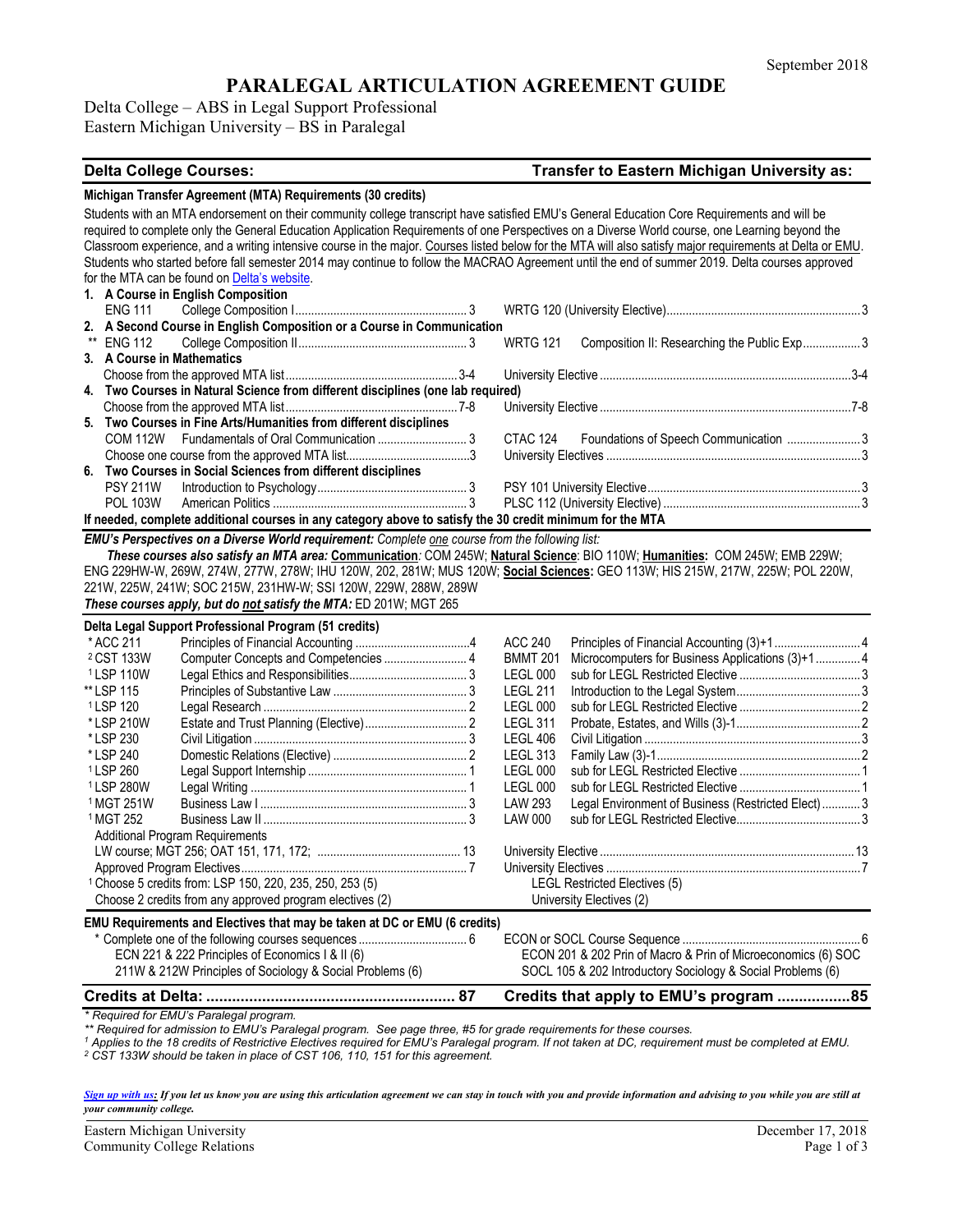# **PARALEGAL ARTICULATION AGREEMENT GUIDE**

Delta College – ABS in Legal Support Professional Eastern Michigan University – BS in Paralegal

# **Completion of the Paralegal Program at EMU**

## **Major Requirements (39 credits)**

| <b>Required LEGL Courses (30 credits)</b>                            |  |  |  |  |  |  |
|----------------------------------------------------------------------|--|--|--|--|--|--|
| Law Office Administration and Technology 3<br>LEGL 212               |  |  |  |  |  |  |
| <sup>1</sup> LEGL 304W Legal Writing, Research and Analysis I3       |  |  |  |  |  |  |
| <b>LEGL 305</b><br>Adv Legal Writing, Research & Analysis II 3       |  |  |  |  |  |  |
| LEGL 400 Adv Legal Writing, Research & Analysis III 3                |  |  |  |  |  |  |
| LEGL 404<br>Court Rules, Forms and Drafting Contracts3               |  |  |  |  |  |  |
| LEGL 405<br>Civil Litigation, Investigation and Procedure I3         |  |  |  |  |  |  |
| <sup>2</sup> LEGL 417L4 Legal Assistance Center Clinical Experience6 |  |  |  |  |  |  |
| Paralegal Electives (See advisor for course options)6                |  |  |  |  |  |  |
| <b>Business &amp; Information Processing Core (9 credits)</b>        |  |  |  |  |  |  |
| BMMT 213 Advanced Spreadsheet Applications3                          |  |  |  |  |  |  |
| BMMT 496 Records Administration Using Database3                      |  |  |  |  |  |  |

| <b>DIVIIVITE 420 INCORDS AUTHINISTIQUE USING DATABLE</b> |
|----------------------------------------------------------|
| LEGL 396 Electronically Stored Information& eDiscovery3  |
|                                                          |

| Minimum Credits to Graduate:  124 |  |
|-----------------------------------|--|

#### *Sample Sequences for completing the program:*

*Courses are not offered every semester, consult the program advisor to develop a program of study.*

| <b>Fall Semester</b><br>(9 credits)<br>LEGL 304W Legal Writing, Research and Analysis I 3<br>BMMT 213 Advanced Spreadsheet Applications  3<br>LEGL 404 Court Rules, Forms and Drafting Contracts 3 |
|----------------------------------------------------------------------------------------------------------------------------------------------------------------------------------------------------|
| <b>Winter Semester</b><br>(6 credits)<br>LEGL 212 Law Office Administration and Technology 3<br>LEGL 305 Adv Legal Writing, Research & Analysis II 3                                               |
| <b>Summer Semester</b><br>(6 credits)<br>Electronically Stored Info & eDiscovery 3<br>LEGL 396<br>BMMT 496 Records Administration Using Database  3                                                |
| <b>Fall Semester</b><br>(9 credits)<br>LEGL 405 Civil Litigation, Investigation and Procedure I 3<br>LEGL 400 Adv Legal Writing, Research & Analysis III 3                                         |
| <b>Winter Semester</b><br>(6 credits)<br>LEGL 417L Legal Assistance Center Clinical Experience 6                                                                                                   |

*<sup>1</sup> Admission requirement for EMU's Paralegal program. Must be completed before enrolling in program courses.*

*<sup>2</sup> Satisfies EMU's Learning Beyond the Classroom requirement*